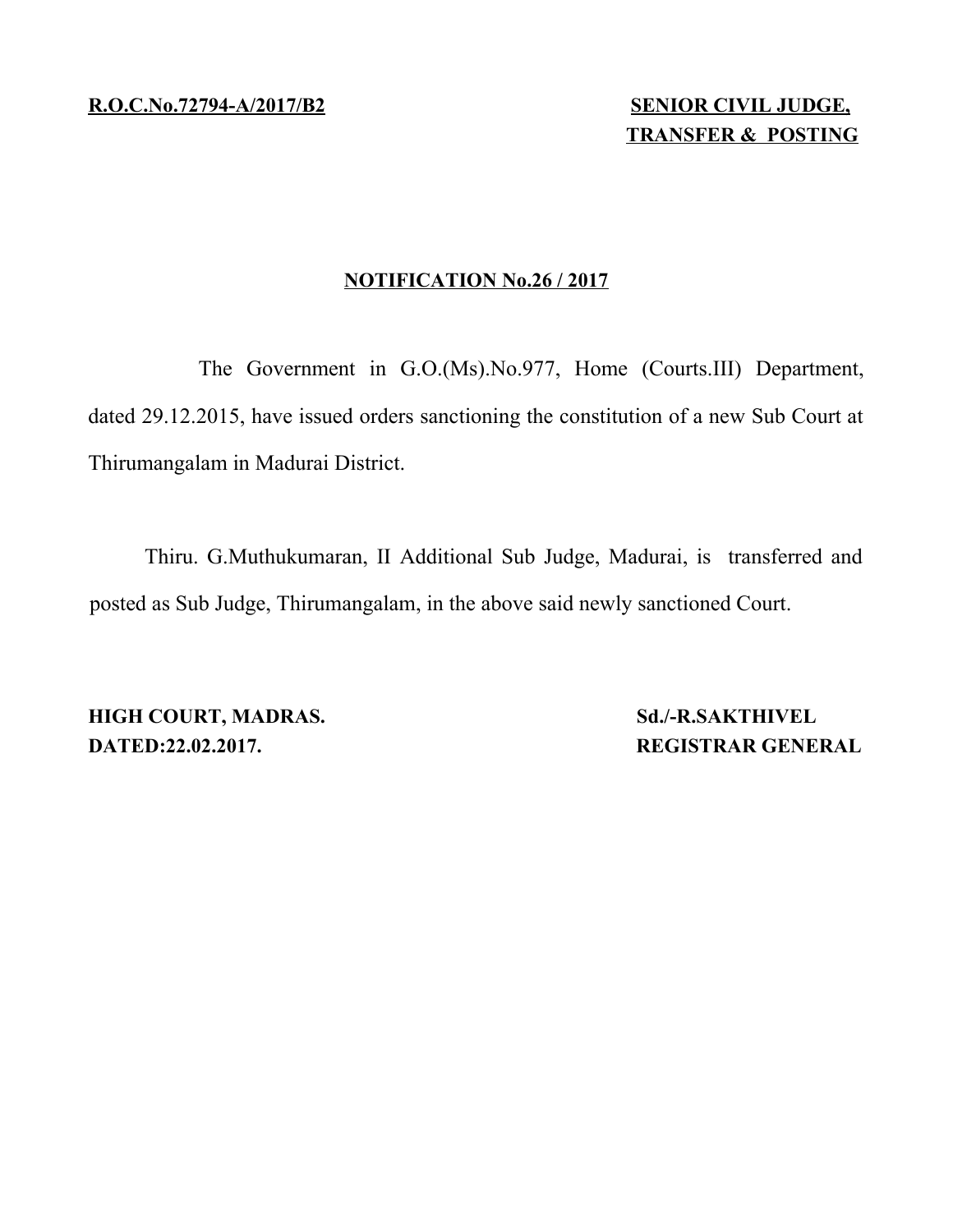## **OFFICIAL MEMORANDUM**

Sub: Courts and Judges – Thiru. G. Muthukumaran, II Additional Sub Judge, Madurai, transferred and posted as Sub Judge, Thirumangalam, in the newly sanctioned Court - Notification issued - Joining instructions – issued.

Ref: High Court's Notification No.26 / 2017, dated : 22.02.2017.

.........................

Thiru. G.Muthukumaran, II Additional Sub Judge, Madurai, who has been transferred and posted as Sub Judge, Thirumangalam, in the newly sanctioned Court, vide High Court's Notification cited above, is required to assume charge of the new post on 23.02.2017 F.N., without fail.

As the inauguration of the Sub Court at Thirumangalam in Madurai District, is scheduled to be held on 23.02.2017 at 10.00 A.M., Thiru. G.Muthukumaran, is required to report to the Principal District Judge, Madurai on 22.02.2017 A.N. without fail, in connection with the inauguration of the said newly sanctioned Court.

After assuming charge of the post of Sub Judge, Thirumangalam, Thiru. G.Muthukumaran, is also required to hold full additional charge of the post of II Additional Sub Judge, Madurai, until further orders.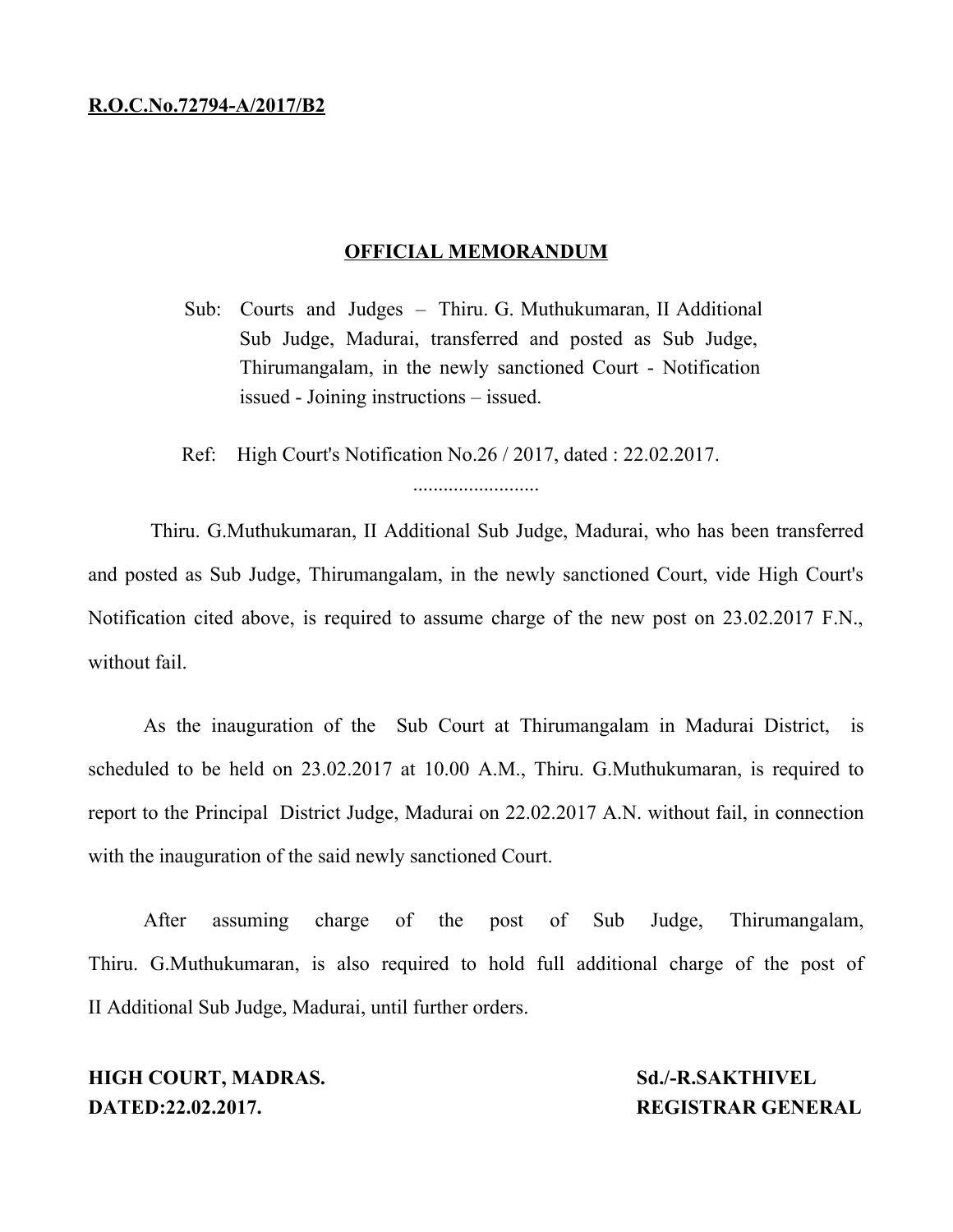# **POSTING.**

# **NOTIFICATION No. 27/ 2017**

The suspension of Thiru.R.Rajkumar, Senior Civil Judge, formerly functioned as Secretary, District Legal Services Authority, Vellore, from service, is revoked and he is reinstated into service. On his reinstatement, he is posted as Sub Judge, Ponneri, in the existing vacancy.